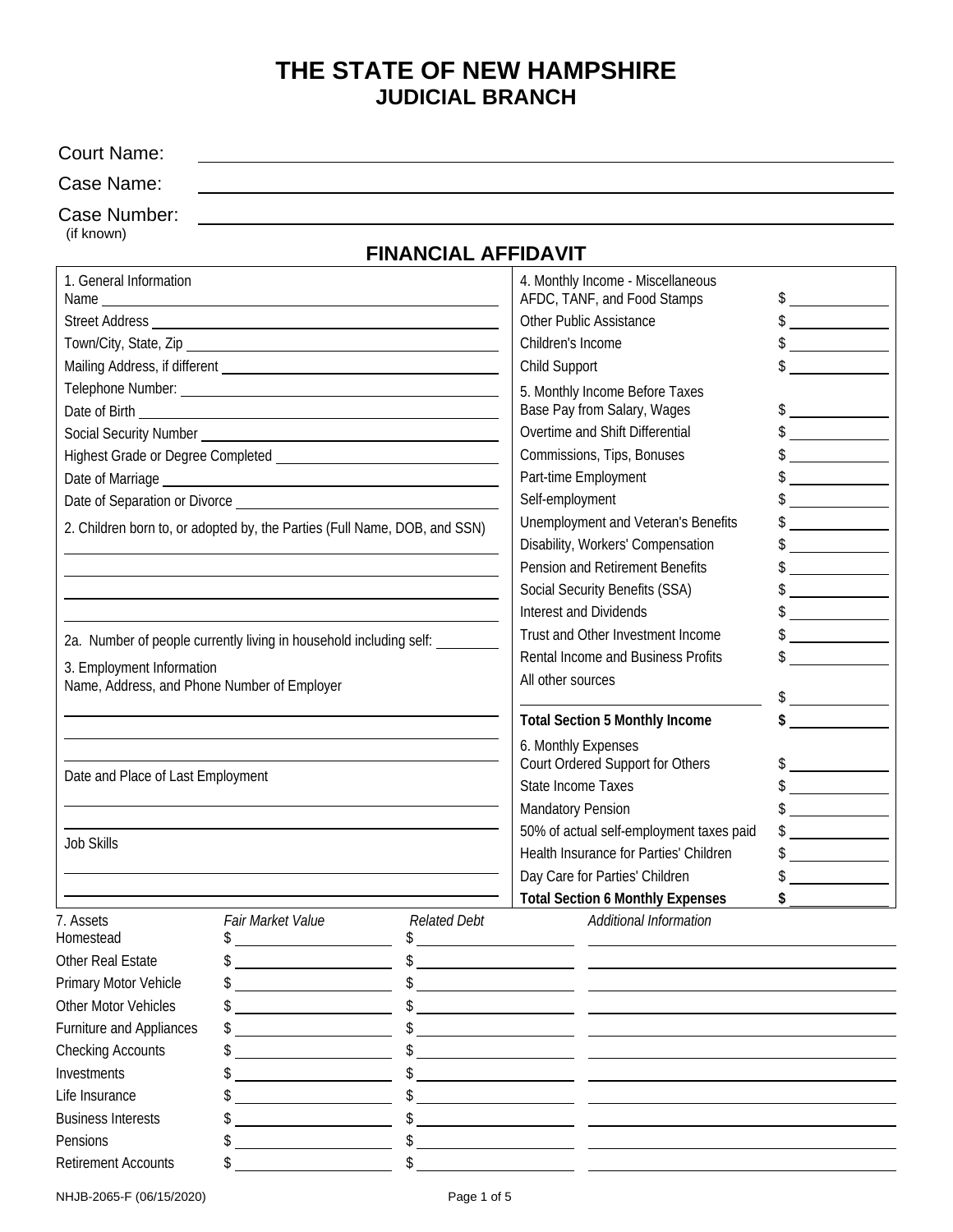#### **Case Name:**

#### **Case Number:**

### **FINANCIAL AFFIDAVIT**

8. Additional Assets - If you have an interest in any property which is held solely by or jointly with any other person or entity, and which has not already been disclosed, or if you are owed money from any source, please explain

<u> 1980 - Johann Barn, mars an t-Amerikaansk kommunister (</u>

| 9. Tax Return Information                                                                                                                                                                                                                                                                                                                                    | 11. Debts<br>Who is debt owed to?<br>Who owes debt?                                                                                                                                                                                                                                                                                                                                                                                                                             | Balance |  |
|--------------------------------------------------------------------------------------------------------------------------------------------------------------------------------------------------------------------------------------------------------------------------------------------------------------------------------------------------------------|---------------------------------------------------------------------------------------------------------------------------------------------------------------------------------------------------------------------------------------------------------------------------------------------------------------------------------------------------------------------------------------------------------------------------------------------------------------------------------|---------|--|
|                                                                                                                                                                                                                                                                                                                                                              |                                                                                                                                                                                                                                                                                                                                                                                                                                                                                 |         |  |
| $My$ Total W-2s and 1099s = \$                                                                                                                                                                                                                                                                                                                               | $\overline{\phantom{a}}$ $\overline{\phantom{a}}$ $\overline{\phantom{a}}$ $\overline{\phantom{a}}$ $\overline{\phantom{a}}$ $\overline{\phantom{a}}$ $\overline{\phantom{a}}$ $\overline{\phantom{a}}$ $\overline{\phantom{a}}$ $\overline{\phantom{a}}$ $\overline{\phantom{a}}$ $\overline{\phantom{a}}$ $\overline{\phantom{a}}$ $\overline{\phantom{a}}$ $\overline{\phantom{a}}$ $\overline{\phantom{a}}$ $\overline{\phantom{a}}$ $\overline{\phantom{a}}$ $\overline{\$ |         |  |
| If Self-employed, check here and attach copy of most recent<br>IRS Schedule C.                                                                                                                                                                                                                                                                               | $\overbrace{\hspace{2.5cm}}$ $\overbrace{\hspace{2.5cm}}$ $\overbrace{\hspace{2.5cm}}$ $\overbrace{\hspace{2.5cm}}$ $\overbrace{\hspace{2.5cm}}$                                                                                                                                                                                                                                                                                                                                |         |  |
| 10. Insurance                                                                                                                                                                                                                                                                                                                                                | $\overline{\phantom{a}}$ \$                                                                                                                                                                                                                                                                                                                                                                                                                                                     |         |  |
| Life                                                                                                                                                                                                                                                                                                                                                         | 12. Retirement Plans                                                                                                                                                                                                                                                                                                                                                                                                                                                            |         |  |
|                                                                                                                                                                                                                                                                                                                                                              |                                                                                                                                                                                                                                                                                                                                                                                                                                                                                 |         |  |
|                                                                                                                                                                                                                                                                                                                                                              |                                                                                                                                                                                                                                                                                                                                                                                                                                                                                 |         |  |
|                                                                                                                                                                                                                                                                                                                                                              | Most Recent Value \$                                                                                                                                                                                                                                                                                                                                                                                                                                                            |         |  |
| Health                                                                                                                                                                                                                                                                                                                                                       | $\frac{1}{2}$<br>Value at Filing                                                                                                                                                                                                                                                                                                                                                                                                                                                |         |  |
|                                                                                                                                                                                                                                                                                                                                                              | If Defined Benefit, status of vesting and description of Benefit                                                                                                                                                                                                                                                                                                                                                                                                                |         |  |
|                                                                                                                                                                                                                                                                                                                                                              |                                                                                                                                                                                                                                                                                                                                                                                                                                                                                 |         |  |
| Description of Coverage                                                                                                                                                                                                                                                                                                                                      |                                                                                                                                                                                                                                                                                                                                                                                                                                                                                 |         |  |
|                                                                                                                                                                                                                                                                                                                                                              |                                                                                                                                                                                                                                                                                                                                                                                                                                                                                 |         |  |
|                                                                                                                                                                                                                                                                                                                                                              | 13. Attachments:                                                                                                                                                                                                                                                                                                                                                                                                                                                                |         |  |
|                                                                                                                                                                                                                                                                                                                                                              | $\Box$ Pay Stub<br>Monthly Expenses                                                                                                                                                                                                                                                                                                                                                                                                                                             |         |  |
| Dental                                                                                                                                                                                                                                                                                                                                                       | Schedule C C Other (describe)                                                                                                                                                                                                                                                                                                                                                                                                                                                   |         |  |
|                                                                                                                                                                                                                                                                                                                                                              | Check here if parties agree to waive Monthly Expenses form.                                                                                                                                                                                                                                                                                                                                                                                                                     |         |  |
| <b>Description of Coverage</b>                                                                                                                                                                                                                                                                                                                               |                                                                                                                                                                                                                                                                                                                                                                                                                                                                                 |         |  |
|                                                                                                                                                                                                                                                                                                                                                              |                                                                                                                                                                                                                                                                                                                                                                                                                                                                                 |         |  |
| 14. Additional Information                                                                                                                                                                                                                                                                                                                                   |                                                                                                                                                                                                                                                                                                                                                                                                                                                                                 |         |  |
| I swear (affirm) that:<br>A. To the best of my knowledge and belief, I have fully disclosed all income and all assets having any substantial value; and                                                                                                                                                                                                      |                                                                                                                                                                                                                                                                                                                                                                                                                                                                                 |         |  |
| B. I have reasonably estimated the fair market value of each asset; and                                                                                                                                                                                                                                                                                      |                                                                                                                                                                                                                                                                                                                                                                                                                                                                                 |         |  |
| C. I understand that I have a duty to update the information provided in this financial affidavit for each court hearing; and                                                                                                                                                                                                                                |                                                                                                                                                                                                                                                                                                                                                                                                                                                                                 |         |  |
| D. I understand that if a support order is issued in this case obligating me to pay support, it shall be my responsibility to immediately provide the<br>Court with any change of address in writing. If I fail to do so, I may be held in default, found in contempt of court and a warrant may be issued for<br>my arrest. (See USO Standing Order SO-4C.) |                                                                                                                                                                                                                                                                                                                                                                                                                                                                                 |         |  |
| E. Rule 1.25-A Compliance -- Family Division Only: (Initial one)<br>I have complied with Rule 1.25-A regarding mandatory disclosure; OR                                                                                                                                                                                                                      |                                                                                                                                                                                                                                                                                                                                                                                                                                                                                 |         |  |
| I understand my obligation to comply with Rule 1.25-A regarding mandatory disclosure. I have not fully complied with Rule 1.25-A                                                                                                                                                                                                                             |                                                                                                                                                                                                                                                                                                                                                                                                                                                                                 |         |  |
| due to: <u>example</u> and the contract of the contract of the contract of the contract of the contract of the contract of the contract of the contract of the contract of the contract of the contract of the contract of the cont                                                                                                                          |                                                                                                                                                                                                                                                                                                                                                                                                                                                                                 |         |  |
|                                                                                                                                                                                                                                                                                                                                                              |                                                                                                                                                                                                                                                                                                                                                                                                                                                                                 |         |  |
| Date                                                                                                                                                                                                                                                                                                                                                         | Signature                                                                                                                                                                                                                                                                                                                                                                                                                                                                       |         |  |
|                                                                                                                                                                                                                                                                                                                                                              |                                                                                                                                                                                                                                                                                                                                                                                                                                                                                 |         |  |
| together with any attachments listed in section 13 above, are true to the best of his or her knowledge and belief.                                                                                                                                                                                                                                           |                                                                                                                                                                                                                                                                                                                                                                                                                                                                                 |         |  |
|                                                                                                                                                                                                                                                                                                                                                              |                                                                                                                                                                                                                                                                                                                                                                                                                                                                                 |         |  |
| Affix seal, if any                                                                                                                                                                                                                                                                                                                                           | Signature of Notarial Officer / Title                                                                                                                                                                                                                                                                                                                                                                                                                                           |         |  |
| I certify that on this date I provided a copy of this document to                                                                                                                                                                                                                                                                                            |                                                                                                                                                                                                                                                                                                                                                                                                                                                                                 |         |  |
|                                                                                                                                                                                                                                                                                                                                                              | ment to $\frac{1}{2}$ (other party's attorney) by: $\Box$ Hand-delivery OR $\Box$ US Mail OR                                                                                                                                                                                                                                                                                                                                                                                    |         |  |
| 0 (other party's attorney) by: [∟] Hand-delivery (other parties based on Circuit Court Administrative Order).<br>. E-mail (E-mail only by prior agreement of the parties based on Circuit Court Administrative Order).                                                                                                                                       |                                                                                                                                                                                                                                                                                                                                                                                                                                                                                 |         |  |
|                                                                                                                                                                                                                                                                                                                                                              |                                                                                                                                                                                                                                                                                                                                                                                                                                                                                 |         |  |
| Date                                                                                                                                                                                                                                                                                                                                                         | Signature                                                                                                                                                                                                                                                                                                                                                                                                                                                                       |         |  |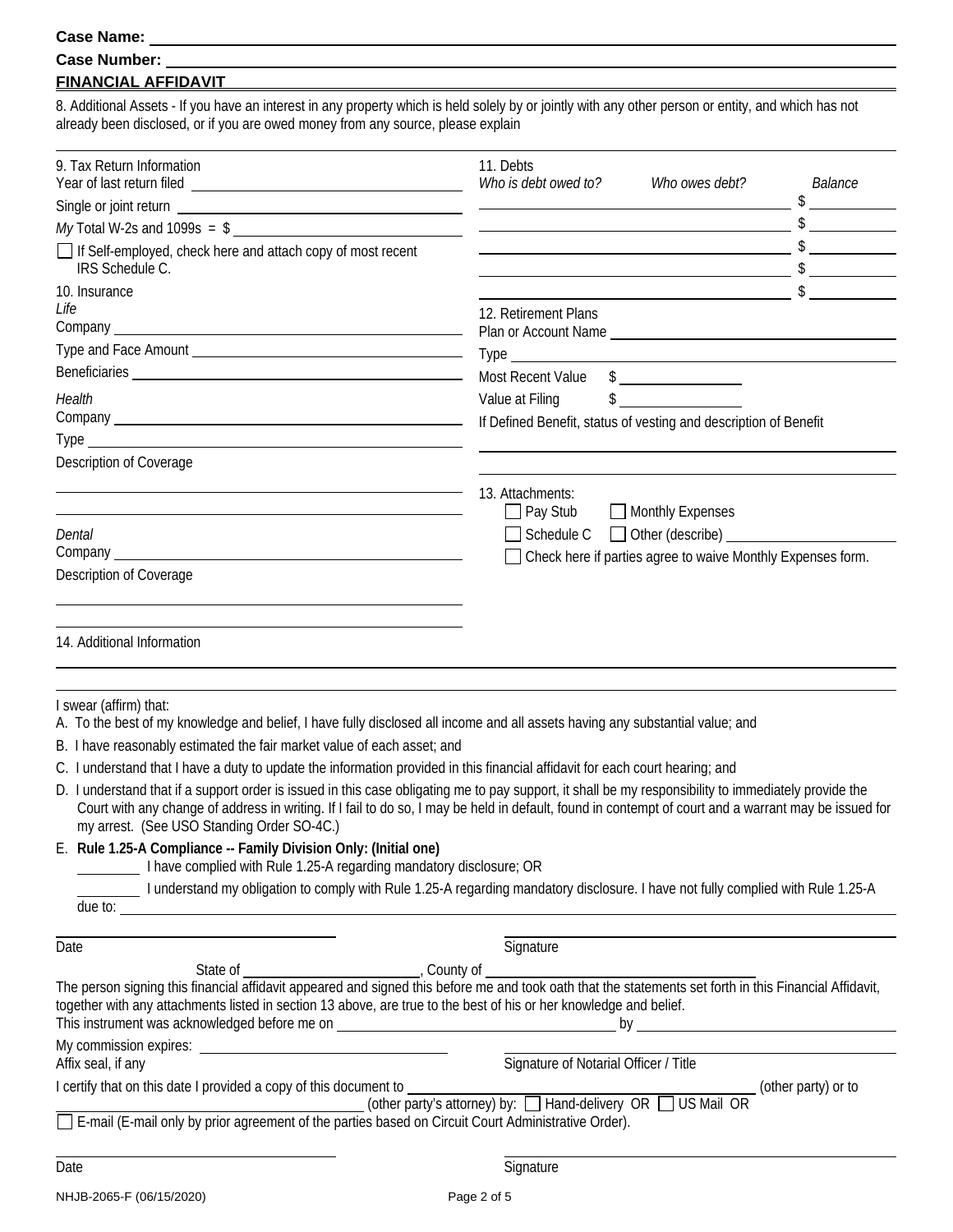# **FINANCIAL AFFIDAVIT**

*NOTE: Round all numbers to the nearest dollar. To convert weekly expenses to monthly, multiply by 4.33.* 

| 1. Housing                 |                                                                     | 6. General and Personal               |                                                                                                                                                                                                                                      |
|----------------------------|---------------------------------------------------------------------|---------------------------------------|--------------------------------------------------------------------------------------------------------------------------------------------------------------------------------------------------------------------------------------|
| Rent                       | $\frac{1}{2}$                                                       | Groceries                             | $\frac{1}{2}$                                                                                                                                                                                                                        |
| Mortgage Payment           | $\frac{1}{2}$                                                       | Meals Eaten Out                       | $\frac{1}{2}$                                                                                                                                                                                                                        |
| Property Tax               | $\frac{1}{2}$                                                       | <b>Tobacco/Alcohol Products</b>       |                                                                                                                                                                                                                                      |
| Condo Fee                  |                                                                     | Clothing and Shoes                    |                                                                                                                                                                                                                                      |
| Home Maintenance           | <u> 1999 - Jan Sterlingen (</u>                                     | Hair Care                             |                                                                                                                                                                                                                                      |
| Snow Removal and Lawn Care |                                                                     | <b>Toiletries and Cosmetics</b>       |                                                                                                                                                                                                                                      |
|                            |                                                                     | Pet Food and Care                     | <u> The Communication of the Communication of the Communication of the Communication of the Communication of the Communication of the Communication of the Communication of the Communication of the Communication of the Commun</u> |
| 2. Utilities               |                                                                     | Church and Charities                  | <u> 1989 - Andrea Station Books (</u>                                                                                                                                                                                                |
| <b>Heating Oil</b>         |                                                                     | Laundry and Dry Cleaning              |                                                                                                                                                                                                                                      |
| Wood and Coal              |                                                                     | Gifts                                 |                                                                                                                                                                                                                                      |
| Propane and Natural Gas    |                                                                     | Newspapers and Magazines              | $\overline{\phantom{a}}$ . The contract of $\overline{\phantom{a}}$                                                                                                                                                                  |
| Telephone                  | $\frac{1}{2}$                                                       | Education (personal)                  | $\frac{1}{2}$                                                                                                                                                                                                                        |
| Electricity                |                                                                     | Dues and Memberships                  | <u> a shekara ta 1989 a shekara ta 1989 a shekara ta 1989 a shekara ta 1989 a shekara ta 1989 a shekara ta 1989 a </u>                                                                                                               |
| Cable Television           |                                                                     | Vacations                             |                                                                                                                                                                                                                                      |
| Water and Sewer            |                                                                     | <b>Entertainment and Recreation</b>   |                                                                                                                                                                                                                                      |
| <b>Trash Collection</b>    |                                                                     | <b>Visitation Expenses</b>            |                                                                                                                                                                                                                                      |
|                            | \$                                                                  |                                       |                                                                                                                                                                                                                                      |
| 3. Insurance               |                                                                     | 7. Children's Expenses and Activities |                                                                                                                                                                                                                                      |
| Homeowner                  |                                                                     | Children's Clothing and Shoes         | $\frac{1}{2}$                                                                                                                                                                                                                        |
| Renter                     | $\frac{1}{2}$                                                       | <b>Diapers</b>                        | $\frac{1}{2}$                                                                                                                                                                                                                        |
| Vehicle                    |                                                                     | Day Care                              |                                                                                                                                                                                                                                      |
| Health                     | $\frac{1}{2}$                                                       | <b>School Supplies</b>                |                                                                                                                                                                                                                                      |
| Dental                     |                                                                     | School Lunches                        |                                                                                                                                                                                                                                      |
| Life                       |                                                                     | <b>Tuition and Lessons</b>            |                                                                                                                                                                                                                                      |
| Disability                 | $\frac{1}{2}$                                                       | Sports and Camp                       |                                                                                                                                                                                                                                      |
|                            |                                                                     |                                       |                                                                                                                                                                                                                                      |
| 4. Uninsured Health Care   |                                                                     |                                       |                                                                                                                                                                                                                                      |
| Medical                    |                                                                     | 8. Financial<br>Federal Income Tax    |                                                                                                                                                                                                                                      |
| Dental                     | $\overline{\phantom{a}}$ . The contract of $\overline{\phantom{a}}$ |                                       |                                                                                                                                                                                                                                      |
| Orthodontics               | $\frac{1}{2}$                                                       | Social Security and Medicare          | $\frac{1}{2}$                                                                                                                                                                                                                        |
| Eye Care/Glasses/Contacts  |                                                                     | Loan Payments                         |                                                                                                                                                                                                                                      |
| <b>Prescription Drugs</b>  |                                                                     | Other Debts                           | \$                                                                                                                                                                                                                                   |
| Therapy and Counseling     |                                                                     | Savings                               |                                                                                                                                                                                                                                      |
|                            | \$                                                                  | 401(k)                                |                                                                                                                                                                                                                                      |
| 5. Transportation          |                                                                     | <b>IRA</b>                            | <u> 1970 - Jan Barat, politik e</u> ta p                                                                                                                                                                                             |
| Primary Vehicle Payment    |                                                                     | <b>Other Retirement Plans</b>         |                                                                                                                                                                                                                                      |
| Other Vehicle Payments     |                                                                     |                                       |                                                                                                                                                                                                                                      |
| Vehicle Maintenance        |                                                                     |                                       | \$                                                                                                                                                                                                                                   |
| Gas and Oil                |                                                                     | 9. Other Expenses                     |                                                                                                                                                                                                                                      |
| Registration and Tax       |                                                                     |                                       |                                                                                                                                                                                                                                      |
|                            |                                                                     |                                       |                                                                                                                                                                                                                                      |
|                            |                                                                     |                                       |                                                                                                                                                                                                                                      |
|                            |                                                                     |                                       |                                                                                                                                                                                                                                      |
|                            |                                                                     |                                       | \$                                                                                                                                                                                                                                   |
|                            |                                                                     |                                       |                                                                                                                                                                                                                                      |

**TOTAL MONTHLY EXPENSES** 

**\$**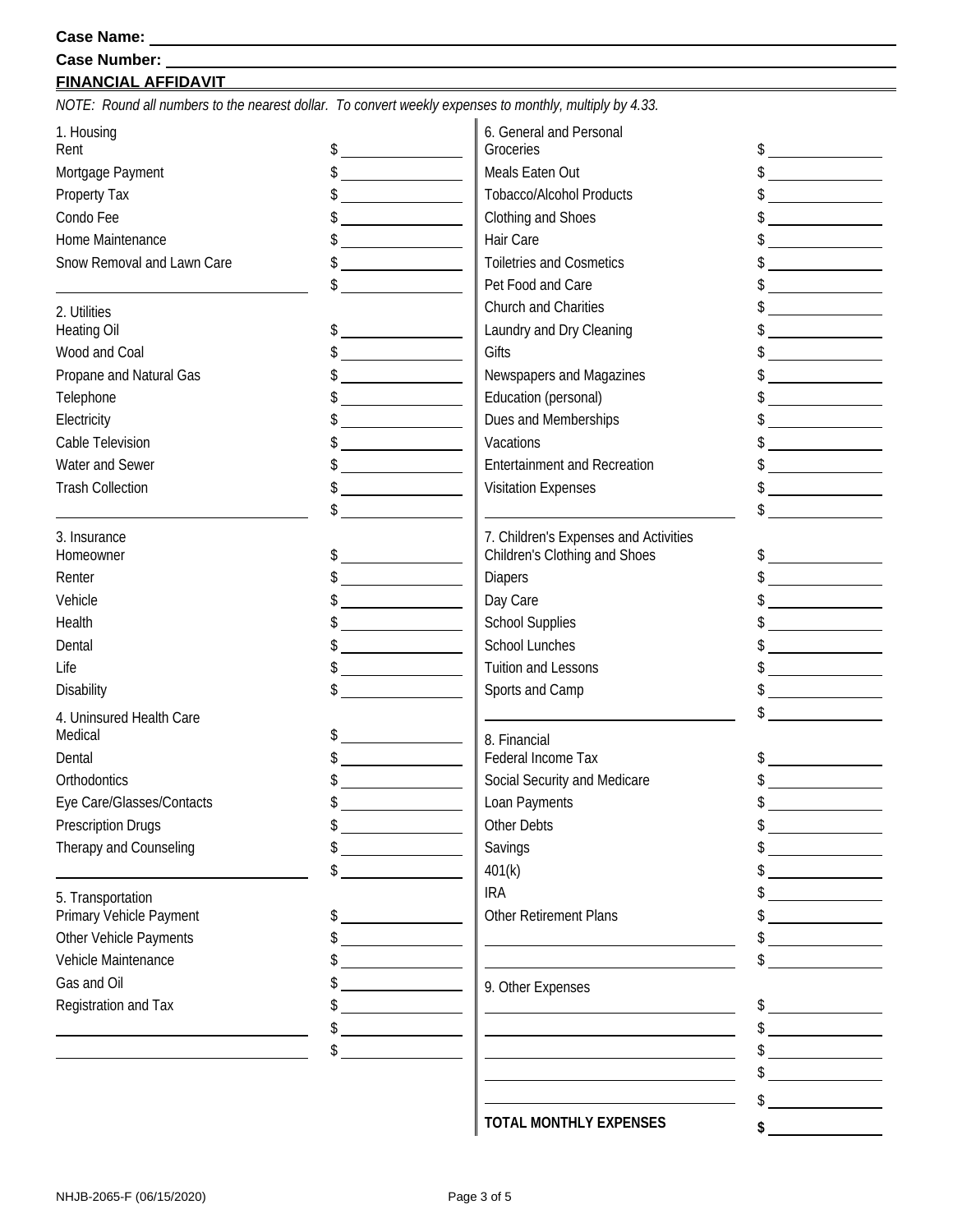#### **Case Name:**

### **Case Number: FINANCIAL AFFIDAVIT**

## **THE STATE OF NEW HAMPSHIRE**

*General Instructions for Completing the Financial Affidavit Form NHJB-2065-F* 

*A.* When this form is needed - You must fill out and file this form with the Court.

 If you are the petitioner or respondent in a divorce, legal separation, or civil union dissolution case. If you are the petitioner or respondent in an after-divorce, custody/parenting, child support, or paternity case. If either side is requesting child support or alimony or a change in an existing support or alimony order. If a person's ability to pay an obligation is an issue. Any other time that the Court may require.

- B. If you need more space for any answer, either add an attachment and note it at section 13, or use section 14. When using section 14, put in the number of the answer needing more space, and then the information.
- C. The importance of the oath This form must be sworn to under oath and signed before a Notary Public or N.H. Justice of the Peace. All information must be true, accurate, and complete, to the best of your knowledge and belief, under the pains and penalties of perjury.
- D. Monthly Expenses form You must always fill out and attach the Monthly Expenses form **in the following cases**.
	- If child support is an issue and either side claims that the Child Support Guidelines should not apply.
	- If either side is requesting alimony or payment of college expenses.
	- If you and the other side do not agree how to divide your debts.
	- **If either side requests it.**
	- **•** If the Court requires it.

It is not required in *other* cases, if both sides agree by checking the box in section 13, or if the Office of Child Support Enforcement (OCSE) does not request it and the Court approves.

- E. Duty to Update You must fill out and file a new Financial Affidavit for every hearing.
- F. Use of Forms You may use the Financial Affidavit and Monthly Expenses forms provided by the Court or your own forms, as long as the format and content are identical to the Court version. You may design other attachments as you see fit.
- G. Child Support If child support is an issue, read the Uniform Support Order and its Instructions.

#### *Specific Instructions for Numbered Sections of the Financial Affidavit Form*

- 1. General Information *Street Address* means your complete residence address. If you have filed a Domestic Violence Petition, or if there are restraining orders, you do *not* have to give your address. The last two lines in section 1 apply only to divorce and post-divorce cases.
- 2. Children of the Parties Fill in the first and last name, with middle initial, if any, for each child. Give date of birth and Social Security Number.
- 3. Employment Information Fill in name, address and phone number of current employer. List date and place of last employment. List job skills.
- 4. Monthly Income Miscellaneous List all public assistance income, including AFDC, TANF, food stamps, SSI, APTD, and general assistance from town or county. If your dependent children receive income from employment, investments, or other sources, list it here. This income is *excluded* when calculating child support.
- 5. Monthly Income Before Taxes- List *all* income, except from those sources specified in section 4. If you are paid weekly, multiply the weekly amount by 4.33 to get monthly. If you are paid every 2 weeks, multiply the bi-weekly amount by 2.17 to get monthly. If income is occasional or irregular, fill in the average amount.
- 6. Monthly Expenses *Support for Others* means child support or alimony you are paying under court order for children other than the children of the parties, or for alimony for another ex-spouse. *Health Insurance* means the actual amount paid for medical insurance coverage for the children of the parties.